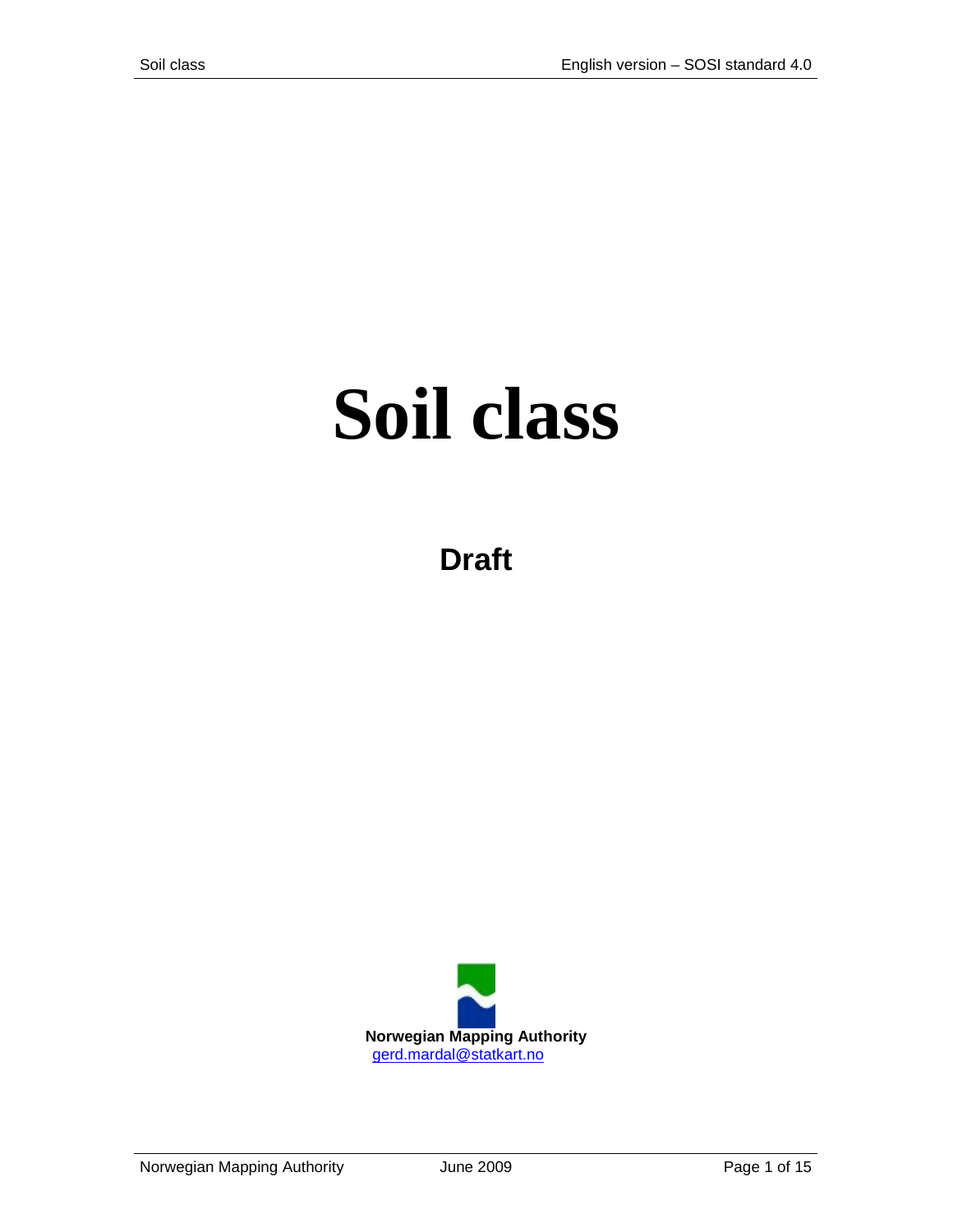## **Table of contents**

| 1.1     |  |
|---------|--|
| 1.2     |  |
| 1.2.1   |  |
| 122     |  |
| 1.2.3   |  |
| 1.2.4   |  |
| 1.2.5   |  |
| 1.2.5.1 |  |
| 1.2.5.2 |  |
| 1.2.5.3 |  |
| 1.2.5.4 |  |
| 1.2.5.5 |  |
| 1.2.5.6 |  |
| 1.2.5.7 |  |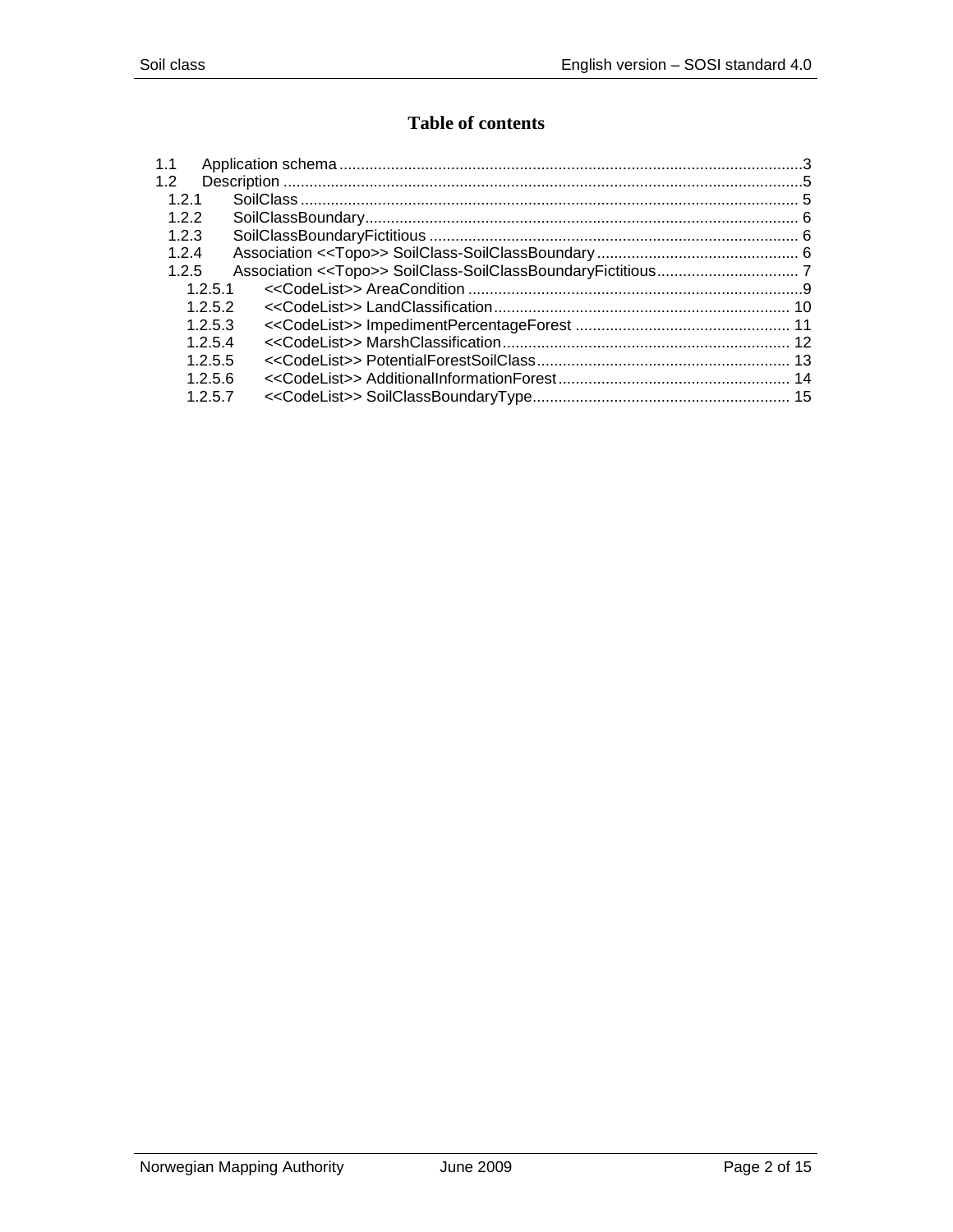#### <span id="page-2-0"></span>**1.1 Application schema**

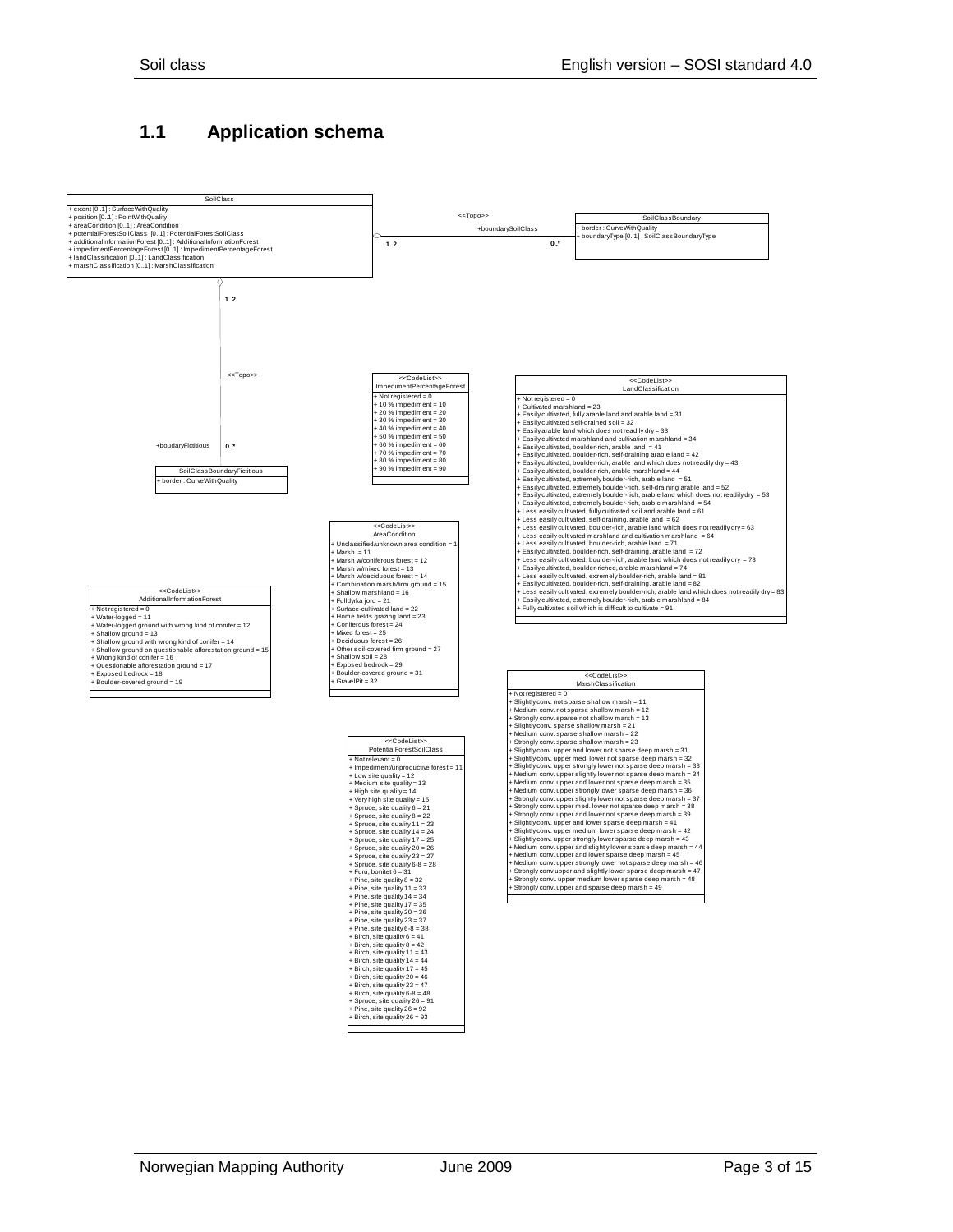#### **Codelists**

| < <codelist>&gt;</codelist>                                                                                                    | < <codelist>&gt;</codelist>                                                                                                                        |                                                                                               |
|--------------------------------------------------------------------------------------------------------------------------------|----------------------------------------------------------------------------------------------------------------------------------------------------|-----------------------------------------------------------------------------------------------|
| MarshClassification                                                                                                            | <b>PotentialForestSoilClass</b>                                                                                                                    |                                                                                               |
| $+$ Not registered = 0                                                                                                         | $+$ Not relevant = 0                                                                                                                               |                                                                                               |
| + Slightly conv. not sparse shallow marsh = 11                                                                                 | + Impediment/unproductive forest = 11                                                                                                              |                                                                                               |
| + Medium conv. not sparse shallow marsh = 12                                                                                   | $+$ Low site quality = 12                                                                                                                          |                                                                                               |
| + Strongly conv. sparse not shallow marsh = 13                                                                                 | $+$ Medium site quality = 13                                                                                                                       |                                                                                               |
| + Slightly conv. sparse shallow marsh = 21                                                                                     | $+$ High site quality = 14                                                                                                                         | < <codelist>&gt;</codelist>                                                                   |
| + Medium conv. sparse shallow marsh = 22<br>+ Strongly conv. sparse shallow marsh = 23                                         | + Very high site quality = 15                                                                                                                      | AreaCondition                                                                                 |
| + Slightly conv. upper and lower not sparse deep marsh = 31                                                                    | + Spruce, site quality $6 = 21$                                                                                                                    | + Unclassified/unknown area condition = 1                                                     |
| + Slightly conv. upper med. lower not sparse deep marsh = 32                                                                   | + Spruce, site quality $8 = 22$                                                                                                                    | $+$ Marsh = 11                                                                                |
| + Slightly conv. upper strongly lower not sparse deep marsh = 33                                                               | + Spruce, site quality $11 = 23$                                                                                                                   | + Marsh w/coniferous forest = 12<br>+ Marsh w/mixed forest = 13                               |
| + Medium conv. upper slightly lower not sparse deep marsh = 34                                                                 | + Spruce, site quality $14 = 24$<br>+ Spruce, site quality $17 = 25$                                                                               | + Marsh w/deciduous forest = 14                                                               |
| + Medium conv. upper and lower not sparse deep marsh = 35                                                                      | + Spruce, site quality $20 = 26$                                                                                                                   | $+$ Combination marsh/firm ground = 15                                                        |
| + Medium conv. upper strongly lower sparse deep marsh = 36                                                                     | + Spruce, site quality $23 = 27$                                                                                                                   | + Shallow marshland = 16                                                                      |
| + Strongly conv. upper slightly lower not sparse deep marsh = 37                                                               | + Spruce, site quality $6-8 = 28$                                                                                                                  | + Fulldyrka jord = 21                                                                         |
| + Strongly conv. upper med. lower not sparse deep marsh = 38                                                                   | + Furu, bonitet $6 = 31$                                                                                                                           | - Surface-cultivated land = 22                                                                |
| + Strongly conv. upper and lower not sparse deep marsh = 39                                                                    | + Pine, site quality $8 = 32$                                                                                                                      | + Home fields grazing land = 23                                                               |
| + Slightly conv. upper and lower sparse deep marsh = 41                                                                        | + Pine, site quality $11 = 33$                                                                                                                     | + Coniferous forest = 24                                                                      |
| + Slightly conv. upper medium lower sparse deep marsh = 42                                                                     | + Pine, site quality $14 = 34$                                                                                                                     | $+$ Mixed forest = 25                                                                         |
| + Slightly conv. upper strongly lower sparse deep marsh = 43<br>+ Medium conv. upper and slightly lower sparse deep marsh = 44 | + Pine, site quality $17 = 35$                                                                                                                     | $+$ Deciduous forest = 26                                                                     |
| + Medium conv. upper and lower sparse deep marsh = 45                                                                          | + Pine, site quality $20 = 36$                                                                                                                     | $+$ Other soil-covered firm ground = 27                                                       |
| + Medium conv. upper strongly lower not sparse deep marsh = 46                                                                 | + Pine, site quality $23 = 37$                                                                                                                     | $+$ Shallow soil = 28<br>$+$ Exposed bedrock = 29                                             |
| + Strongly conv upper and slightly lower sparse deep marsh = 47                                                                | + Pine, site quality $6-8 = 38$<br>+ Birch, site quality $6 = 41$                                                                                  | $+$ Boulder-covered ground = 31                                                               |
| + Strongly conv upper medium lower sparse deep marsh = 48                                                                      | + Birch, site quality $8 = 42$                                                                                                                     | $+$ GravelPit = 32                                                                            |
| + Strongly conv. upper and sparse deep marsh = 49                                                                              | + Birch, site quality 11 = 43                                                                                                                      |                                                                                               |
|                                                                                                                                | + Birch, site quality $14 = 44$                                                                                                                    |                                                                                               |
|                                                                                                                                | + Birch, site quality $17 = 45$                                                                                                                    |                                                                                               |
|                                                                                                                                | + Birch, site quality $20 = 46$                                                                                                                    |                                                                                               |
| < <codelist>&gt;</codelist>                                                                                                    | + Birch, site quality $23 = 47$                                                                                                                    |                                                                                               |
| AdditionalInformationForest                                                                                                    | + Birch, site quality $6-8 = 48$                                                                                                                   |                                                                                               |
| $+$ Not registered = 0                                                                                                         | + Spruce, site quality 26 = 91                                                                                                                     |                                                                                               |
| $+$ Water-logged = 11                                                                                                          | + Pine, site quality $26 = 92$                                                                                                                     |                                                                                               |
| + Water-logged ground with wrong kind of conifer = 12<br>$+$ Shallow ground = 13                                               | + Birch, site quality $26 = 93$                                                                                                                    |                                                                                               |
| + Shallow ground with wrong kind of conifer = 14                                                                               |                                                                                                                                                    |                                                                                               |
| + Shallow ground on questionable afforestation ground = 15                                                                     | < <codelist>&gt;</codelist>                                                                                                                        |                                                                                               |
| + Wrong kind of conifer = 16                                                                                                   | LandClassification                                                                                                                                 |                                                                                               |
| + Questionable afforestation ground = 17                                                                                       | $+$ Not registered = 0                                                                                                                             |                                                                                               |
| + Exposed bedrock = 18                                                                                                         | + Cultivated marshland = 23                                                                                                                        |                                                                                               |
| + Boulder-covered ground = 19                                                                                                  | + Easily cultivated, fully arable land and arable land = 31                                                                                        |                                                                                               |
|                                                                                                                                | + Easily cultivated self-drained soil = 32                                                                                                         |                                                                                               |
|                                                                                                                                | + Easily arable land which does not readily dry = 33                                                                                               |                                                                                               |
| < <codelist>&gt;</codelist>                                                                                                    | + Easily cultivated marshland and cultivation marshland = 34<br>+ Easily cultivated, boulder-rich, arable land = 41                                |                                                                                               |
| ImpedimentPercentageForest                                                                                                     | + Easily cultivated, boulder-rich, self-draining arable land = 42                                                                                  |                                                                                               |
| $+$ Not registered = 0                                                                                                         | + Easily cultivated, boulder-rich, arable land which does not readily dry = 43                                                                     |                                                                                               |
| $+10\%$ impediment = 10                                                                                                        | + Easily cultivated, boulder-rich, arable marshland = 44                                                                                           |                                                                                               |
| $+20$ % impediment = 20                                                                                                        | + Easily cultivated, extremely boulder-rich, arable land = 51                                                                                      |                                                                                               |
| $+30\%$ impediment = 30                                                                                                        | + Easily cultivated, extremely boulder-rich, self-draining arable land = 52                                                                        |                                                                                               |
| $+40$ % impediment = 40                                                                                                        | + Easily cultivated, extremely boulder-rich, arable land which does not readily dry = 53                                                           |                                                                                               |
| $+50$ % impediment = 50<br>60 % impediment = $60$                                                                              | + Easily cultivated, extremely boulder-rich, arable marshland = 54                                                                                 |                                                                                               |
| $+70%$ impediment = 70                                                                                                         | + Less easily cultivated, fully cultivated soil and arable land = 61                                                                               |                                                                                               |
| $+80\%$ impediment = 80                                                                                                        | + Less easily cultivated, self-draining, arable land = 62<br>$+$ Less easily cultivated, boulder-rich, arable land which does not readily dry = 63 |                                                                                               |
| $+90$ % impediment = 90                                                                                                        | $+$ Less easily cultivated marshland and cultivation marshland = 64                                                                                |                                                                                               |
|                                                                                                                                | + Less easily cultivated, boulder-rich, arable land = 71                                                                                           |                                                                                               |
|                                                                                                                                | + Easily cultivated, boulder-rich, self-draining, arable land = 72                                                                                 |                                                                                               |
| < <codelist>&gt;<br/>SoilClassBoundaryType</codelist>                                                                          | + Less easily cultivated, boulder-rich, arable land which does not readily dry = 73                                                                |                                                                                               |
|                                                                                                                                | + Easily cultivated, boulder-riched, arable marshland = 74                                                                                         |                                                                                               |
| + WaterBorder = 3000                                                                                                           | + Less easily cultivated, extremely boulder-rich, arable land = 81                                                                                 |                                                                                               |
| + GlacierBoundary = 3310<br>+ SoilClassBoundary = 4201                                                                         | + Easily cultivated, boulder-rich, self-draining, arable land = 82                                                                                 |                                                                                               |
| + DevelopedAreaBoundary = 5200                                                                                                 |                                                                                                                                                    | + Less easily cultivated, extremely boulder-rich, arable land which does not readily dry = 83 |
| + TrafficBoundary = 7200                                                                                                       | + Easily cultivated, extremely boulder-rich, arable marshland = 84                                                                                 |                                                                                               |
| + UnchartedOceanSurveyedBoundary = 9300                                                                                        | + Fully cultivated soil which is difficult to cultivate = 91                                                                                       |                                                                                               |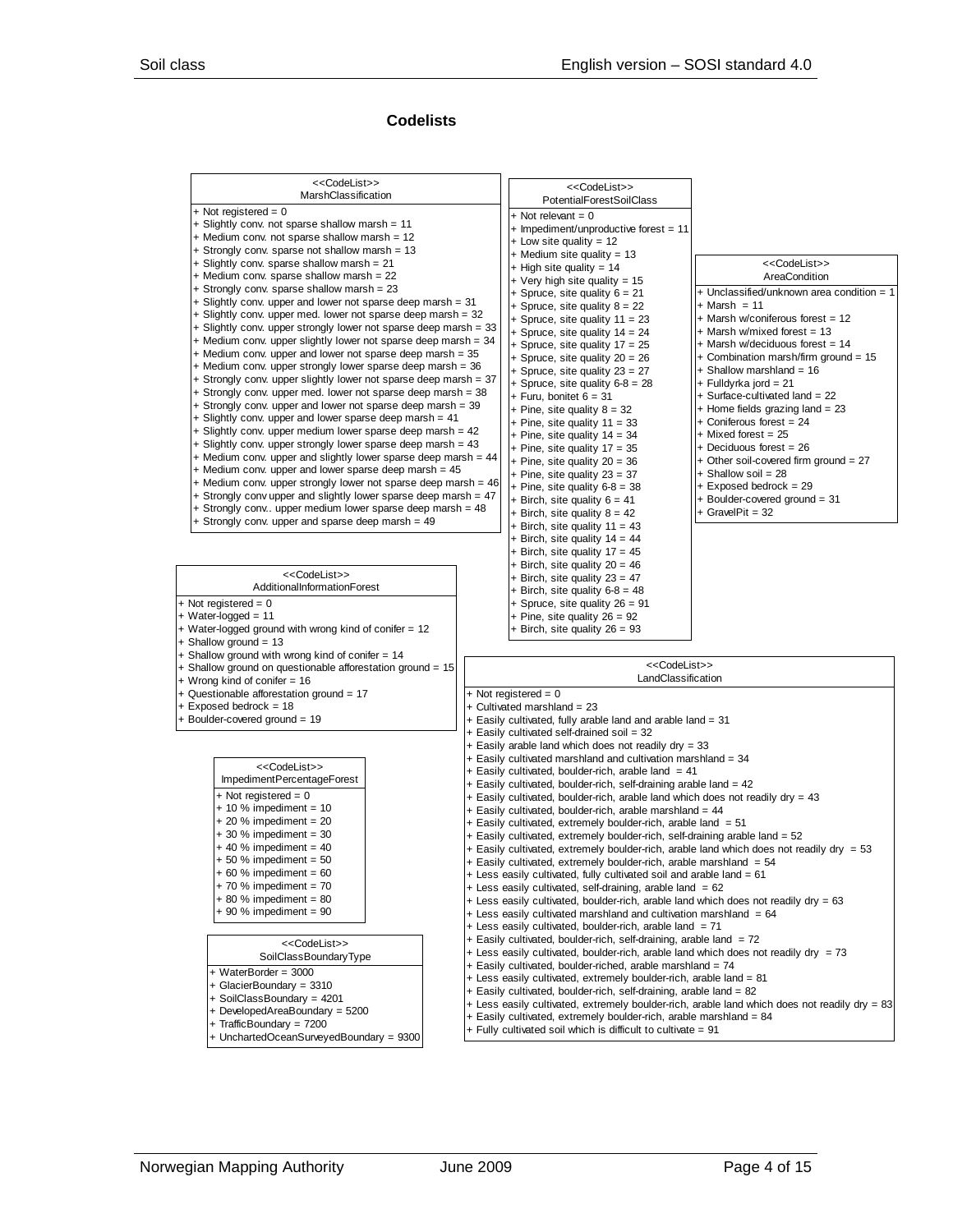## <span id="page-4-0"></span>**1.2 Description**

## <span id="page-4-1"></span>**1.2.1 SoilClass**

| $\overline{N}$ | Name/<br>Role name               | Description                                                                                                                                                                                                                                                                                                                                           | Obligation/<br>Condition | Maximum<br>Occurrenc<br>е | <b>Type</b>                         | Constraint |
|----------------|----------------------------------|-------------------------------------------------------------------------------------------------------------------------------------------------------------------------------------------------------------------------------------------------------------------------------------------------------------------------------------------------------|--------------------------|---------------------------|-------------------------------------|------------|
| $\mathbf{1}$   | <b>Class</b><br><b>SoilClass</b> | relatively homogeneous<br>area for cultivation of<br>plants and natural plant<br>production                                                                                                                                                                                                                                                           |                          |                           |                                     |            |
| 1.1            | extent                           | area over which an object<br>extends                                                                                                                                                                                                                                                                                                                  | $\mathbf 0$              | 1                         | <b>SurfaceWithQu</b><br>ality       |            |
| 1.2            | position                         | location where the object<br>exists                                                                                                                                                                                                                                                                                                                   | $\mathbf 0$              | 1                         | PointWithQuali<br>ty                |            |
| 1.3            | areaCondition                    | defines natural types of<br>terrain and types of<br>enhanced acreage                                                                                                                                                                                                                                                                                  | $\mathbf 0$              | $\mathbf{1}$              | AreaCondition                       |            |
| 1.4            | potentialForestS<br>oilClass     | the potential ability of this<br>acreage to produce timber<br>ote: What is registered is<br>the normally expected site<br>quality, i.e. the production<br>to be expected with the<br>right type of trees, normal<br>density and reasonably<br>good silviculture Both the<br>H40 system and a<br>categorization based on<br>?? <truncated></truncated> | $\overline{0}$           | $\mathbf{1}$              | PotentialForest<br><b>SoilClass</b> |            |
| 1.5            | additionalInforma<br>tionForest  | describes difficult<br>operating conditions or<br>measures which may<br>result in increased forest<br>production                                                                                                                                                                                                                                      | $\overline{0}$           | 1                         | AdditionalInfor<br>mationForest     |            |
| 1.6            | impedimentPerce<br>ntageForest   | indicates the part of the<br>soil classification area<br>which is unproductive land<br>Note: impediment<br>percentage is only used<br>where the forest has been<br>assessed according to the<br>H40 system                                                                                                                                            | $\overline{0}$           | 1                         | ImpedimentPer<br>centageForest      |            |
| 1.7            | landClassification               | characterizes the<br>operating conditions on<br>cultivated land and the<br>operational and soil<br>attributes of arable land<br>Note: Size, inclination and<br>geometric form (rounding<br>out vs. gerrymandering)<br>are decisive factors for<br>cultivated land. Moreover,<br>for arable land, the degree                                           | $\Omega$                 | 1                         | LandClassificat<br>ion.             |            |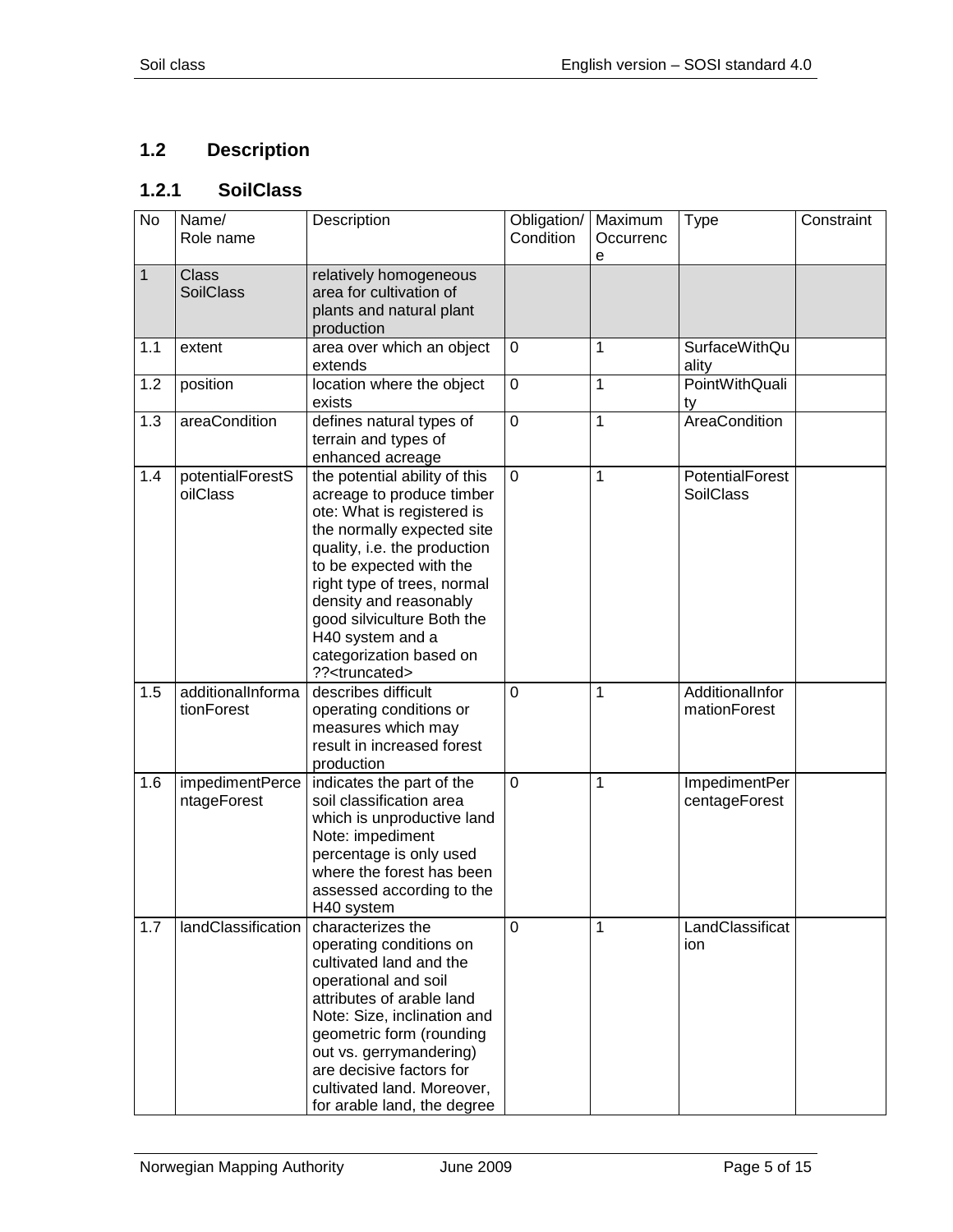|          |                               | of drainage and rock<br>content in the upper?? are<br>also <truncated></truncated>                                                                                                                                      |   |   |                                 |                   |
|----------|-------------------------------|-------------------------------------------------------------------------------------------------------------------------------------------------------------------------------------------------------------------------|---|---|---------------------------------|-------------------|
| 1.8      | marshClassificati<br>on       | describes peat depth,<br>transformation degree and<br>vegetation for marshland<br>Note: marsh classification<br>is only relevant where the<br>marsh is evaluated as<br>suitable for cultivation or<br>forest production | 0 |   | MarshClassific<br>ation         |                   |
| 1.9      | Role<br>boundarySoilCla<br>SS |                                                                                                                                                                                                                         | 0 | N | SoilClassBoun<br>dary           | Aggregrati<br>on. |
| 1.1<br>0 | Role<br>boudaryFictitious     |                                                                                                                                                                                                                         | 0 | N | SoilClassBoun<br>daryFictitious | Aggregrati<br>on  |

## <span id="page-5-0"></span>**1.2.2 SoilClassBoundary**

| No  | Name/<br>Role name                    | Description                                                                     | Obligation/<br>Condition | Maximum<br>Occurrenc<br>е | <b>Type</b>                 | Constraint |
|-----|---------------------------------------|---------------------------------------------------------------------------------|--------------------------|---------------------------|-----------------------------|------------|
| 2   | <b>Class</b><br>SoilClassBounda<br>ry | boundary for soil<br>classification figure                                      |                          |                           |                             |            |
| 2.1 | border                                | course following the<br>transition between<br>different real world<br>phenomena |                          |                           | <b>CurveWithQual</b><br>ity |            |
| 2.2 | boundaryType                          | indication of the type of<br>boundary                                           | $\Omega$                 |                           | SoilClassBoun<br>daryType   |            |
| 2.3 | Role<br>(unnamed)<br><b>SoilClass</b> |                                                                                 |                          | 2                         | <b>SoilClass</b>            |            |

#### <span id="page-5-1"></span>**1.2.3 SoilClassBoundaryFictitious**

| No  | Name/<br>Role name                              | Description                                                                     | Obligation/<br>Condition | Maximum<br>Occurrenc | Type                        | Constraint |
|-----|-------------------------------------------------|---------------------------------------------------------------------------------|--------------------------|----------------------|-----------------------------|------------|
| 3   | <b>Class</b><br>SoilClassBounda<br>ryFictitious | boundary between soil<br>classification figures with<br>identical attributes    |                          | е                    |                             |            |
| 3.1 | border                                          | course following the<br>transition between<br>different real world<br>phenomena |                          |                      | <b>CurveWithQual</b><br>ity |            |
| 3.2 | Role<br>(unnamed)<br><b>SoilClass</b>           |                                                                                 |                          | $\overline{2}$       | <b>SoilClass</b>            |            |

## <span id="page-5-2"></span>**1.2.4 Association <<Topo>> SoilClass-SoilClassBoundary**

| No | Name/<br>Role name | Description | Obligation/   Maximum<br>Condition | l Occurrenc | Type | Constraint |
|----|--------------------|-------------|------------------------------------|-------------|------|------------|
|    |                    |             |                                    | е           |      |            |
|    | Association        |             |                                    |             |      |            |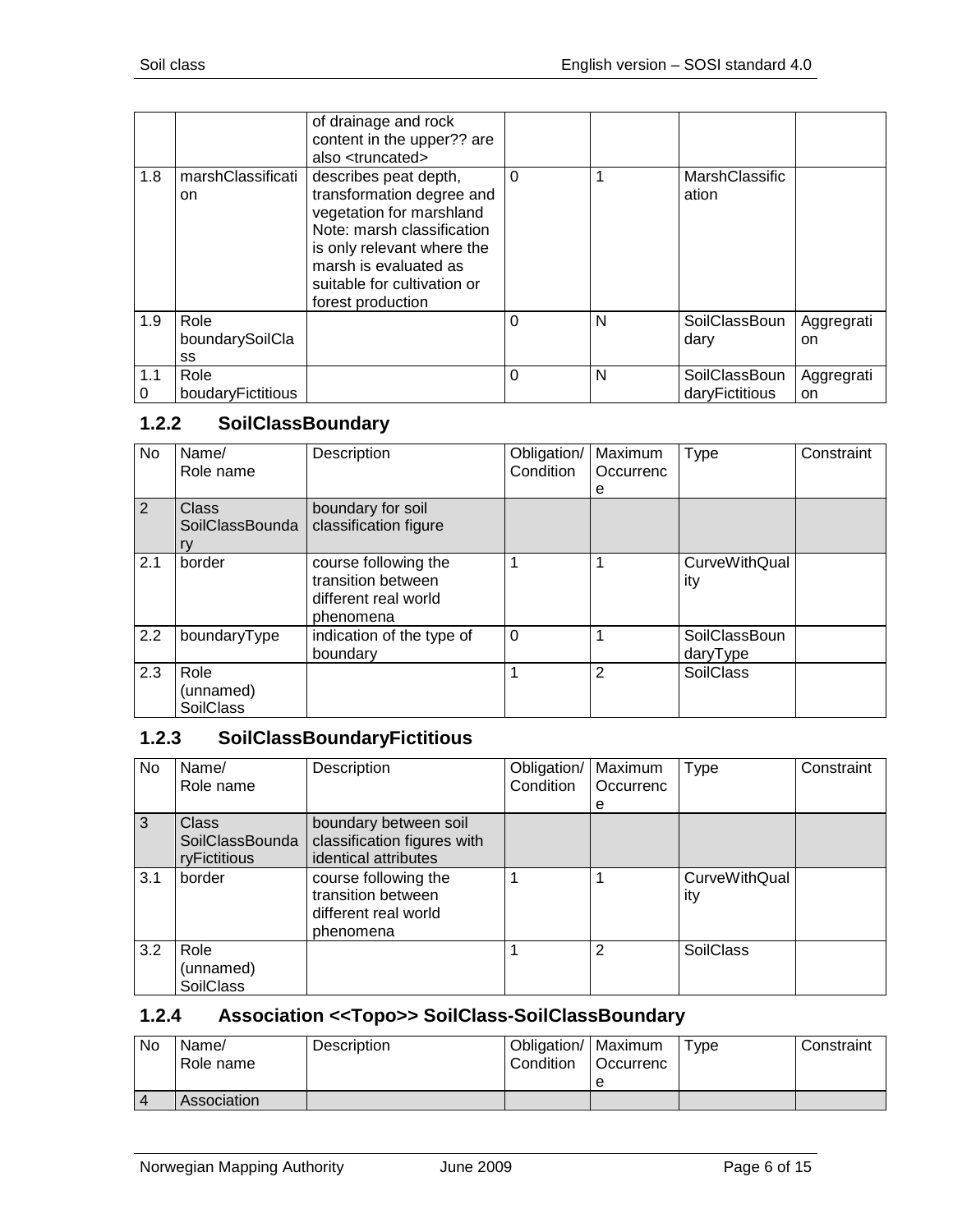|     | SoilClass-<br>SoilClassBounda         |  |   |                       |                 |
|-----|---------------------------------------|--|---|-----------------------|-----------------|
| 4.1 | Role<br>boundarySoilCla<br>SS         |  | N | SoilClassBoun<br>dary | Aggregatio<br>n |
| 4.2 | Role<br>(unnamed)<br><b>SoilClass</b> |  | 2 | <b>SoilClass</b>      |                 |

## <span id="page-6-0"></span>**1.2.5 Association <<Topo>> SoilClass-SoilClassBoundaryFictitious**

| No. | Name/<br>Role name                                                  | Description | Obligation/<br>Condition | Maximum<br>Occurrenc<br>e | Type                            | Constraint      |
|-----|---------------------------------------------------------------------|-------------|--------------------------|---------------------------|---------------------------------|-----------------|
| 5   | Association<br>SoilClass-<br><b>SoilClassBounda</b><br>ryFictitious |             |                          |                           |                                 |                 |
| 5.1 | Role<br>boudaryFictitious                                           |             | 0                        | N                         | SoilClassBoun<br>daryFictitious | Aggregatio<br>n |
| 5.2 | Role<br>(unnamed)<br><b>SoilClass</b>                               |             |                          | $\overline{2}$            | <b>SoilClass</b>                |                 |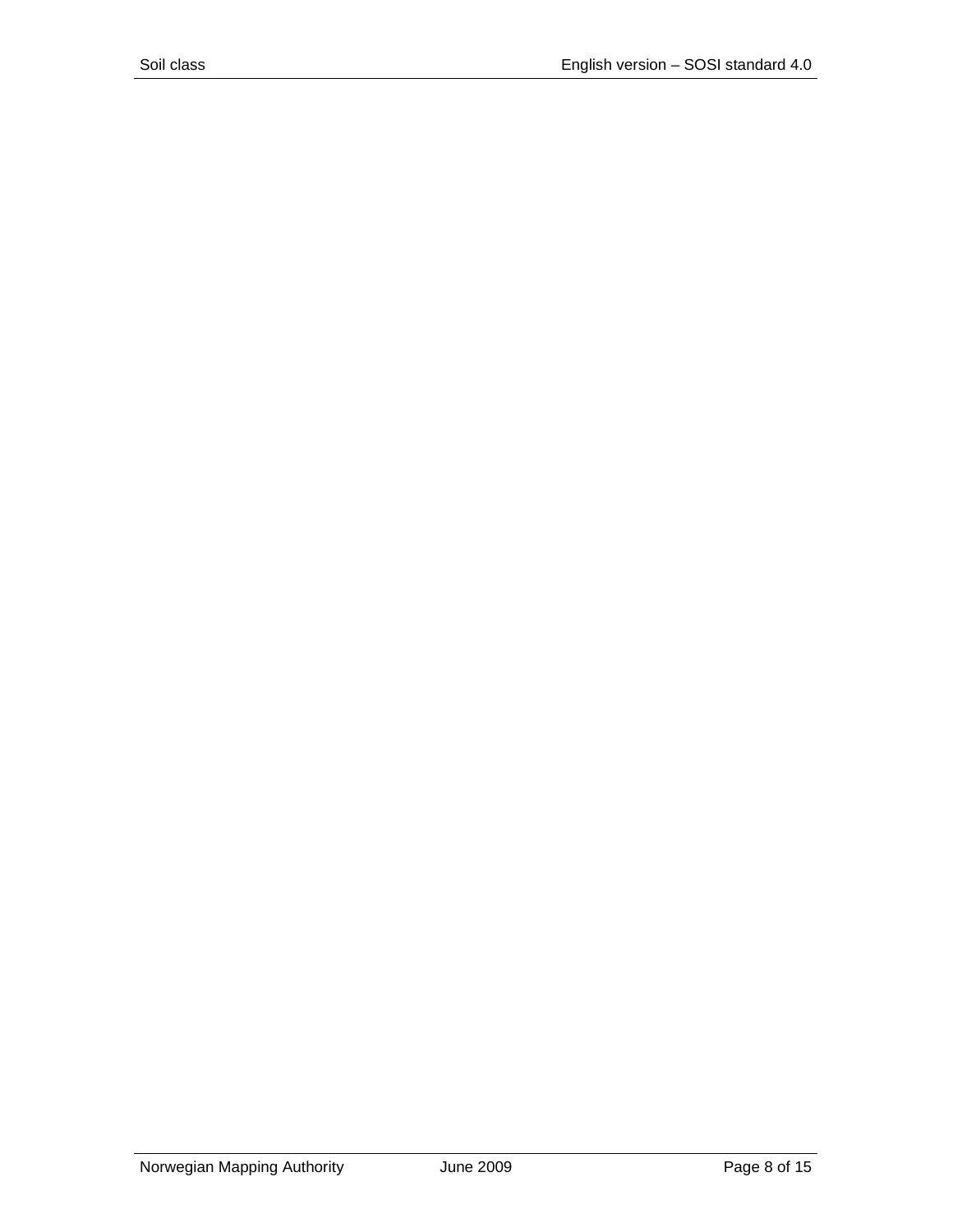## **1.2.5.1 <<CodeList>> AreaCondition**

<span id="page-8-0"></span>

| Nr           | Code name                           | Definition/Description                                                                                                                                                                                                        | Code |
|--------------|-------------------------------------|-------------------------------------------------------------------------------------------------------------------------------------------------------------------------------------------------------------------------------|------|
| $\mathbf{1}$ | CodeList<br>AreaCondition           | defines natural types of terrain and types of enhanced area                                                                                                                                                                   |      |
| 1.1          | Unclassified/unknown area condition | FF-Was used when unable to check signature?? Using aerial photos or otherwise. No longer<br>in use, but may be found in older data sets.                                                                                      |      |
| 1.2          | Marsh                               | FF-area with at least 30 cm thick layer of peat which on the surface appears as marshland                                                                                                                                     | 11   |
| 1.3          | Marsh w/coniferous forest           | FF-marshland which also meets the requirements for coniferous forest                                                                                                                                                          | 12   |
| 1.4          | Marsh w/mixed forest                | FF-marshland which also meets the requirements for mixed forest                                                                                                                                                               | 13   |
| 1.5          | Marsh w/deciduous forest            | FF-marshland which also meets the requirements for deciduous forest                                                                                                                                                           | 14   |
| 1.6          | Combination marsh/firm ground       | FF-area alternating so much between marsh and firm ground that the partitioning becomes too<br>fragmented Note: No longer in use, but may be found in older data                                                              | 15   |
| 1.7          | Shallow marshland                   | FF-area which alternates so much between shallow soil and marshland that the partitioning<br>becomes too fragmented. Note: No longer in use, but may be found in older data                                                   | 16   |
| 1.8          | Fulldyrka jord                      | areal som er dyrka til vanleg pløyedjupn, og som kan nyttast til åkervekstar eller til eng som<br>kan fornyast ved pløying                                                                                                    | 21   |
| 1.9          | Surface-cultivated land             | FF-area with a predominantly cleared and levelled surface, enabling machine-harvesting                                                                                                                                        | 22   |
| 1.10         | Home fields grazing land            | FF-home fields which may be used as pasture, but which cannot be machine-harvested. At<br>least 50% of the acreage must be covered by species of grass. Note: The term was<br>previously fertilized pasture (altered in 2001) | 23   |
| 1.11         | Coniferous forest                   | FF-area which meets the forest criteria (at least 60 trees per hectare which are or may<br>become 5 m high), and where least 50% of the forest-covered acreage is coniferous                                                  | 24   |
| 1.12         | Mixed forest                        | FF-area which meets the forest criteria (at least 60 trees per hectare which are or may<br>become 5 m tall), and where 20-50% of the forest-covered acreage is coniferous                                                     | 25   |
| 1.13         | Deciduous forest                    | FF-area which meets the forest criteria (at least 60 trees per hectare which are or may<br>become 5 m high), and where less than 20% of the forest-covered acreage is coniferous                                              | 26   |
| 1.14         | Other soil-covered firm ground      | FF-firm ground which is neither forest nor farmland, and where more than 50% has a soil<br>depth of more than 30 cm                                                                                                           | 27   |
| 1.15         | Shallow soil                        | FF-area where more than 50% has a soil depth of less than 30 cm, but which cannot be<br>classified as exposed bedrock                                                                                                         | 28   |
| 1.16         | Exposed bedrock                     | FF-area where more than 50% is exposed bedrock and less than 10% has a soil depth of<br>more than 30 cm                                                                                                                       | 29   |
| 1.17         | Boulder-covered ground              | FF-area where the surface is mainly covered with boulders Note: Replaces the previous<br>scree, boulder field (changed in 2001)                                                                                               | 31   |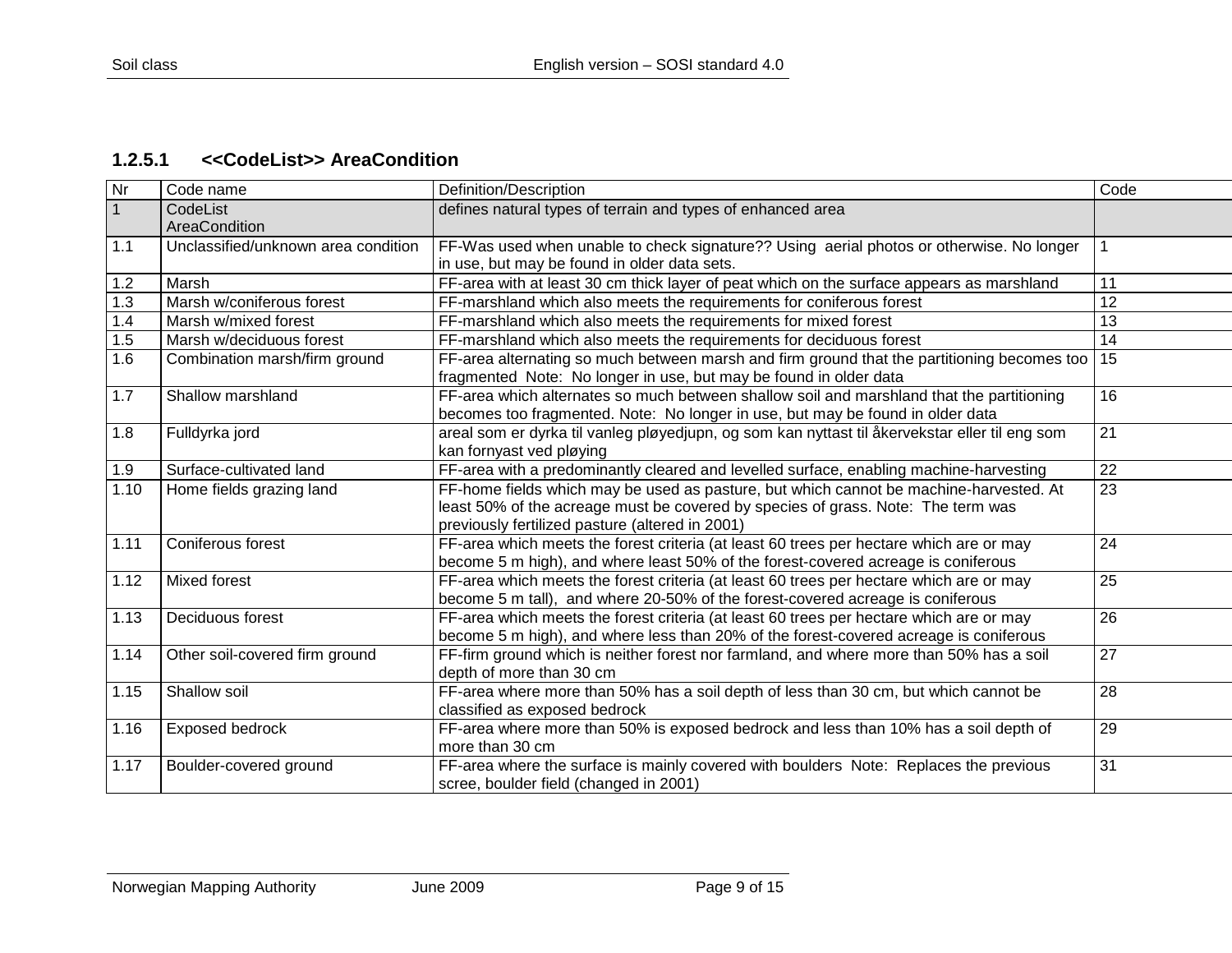| $\overline{A}$<br>. . 10 | sravelP" | No longer in use.<br>. but mav be found in older data<br>l pit Note:<br>-Gravel | -20<br>ىر |
|--------------------------|----------|---------------------------------------------------------------------------------|-----------|

#### **1.2.5.2 <<CodeList>> LandClassification**

<span id="page-9-0"></span>

| Nr               | Code name                                                                                | Definition/Description                                                                                                                                                                  | Code            |
|------------------|------------------------------------------------------------------------------------------|-----------------------------------------------------------------------------------------------------------------------------------------------------------------------------------------|-----------------|
| $\overline{2}$   | CodeList<br>LandClassification                                                           | characterizes the operating environment of cultivated land and the operational and soil<br>attributes of arable land Note: Size, inclination and geometric form (rounding out vs.       |                 |
|                  |                                                                                          | gerrymandering) are decisive factors for cultivated land. Moreover, for arable land, the degree<br>of drainage and rock content in the uppermost 50 ?? are also <truncated></truncated> |                 |
| 2.1              | Not registered                                                                           |                                                                                                                                                                                         | 0               |
| 2.2              | Cultivated marshland                                                                     |                                                                                                                                                                                         | 23              |
| 2.3              | Easily cultivated, fully arable land and<br>arable land                                  |                                                                                                                                                                                         | $\overline{31}$ |
| 2.4              | Easily cultivated self-drained soil                                                      |                                                                                                                                                                                         | 32              |
| $\overline{2.5}$ | Easily arable land which does not<br>readily dry                                         |                                                                                                                                                                                         | $\overline{33}$ |
| 2.6              | Easily cultivated marshland and<br>cultivation marshland                                 |                                                                                                                                                                                         | 34              |
| 2.7              | Easily cultivated, boulder-rich, arable<br>land                                          |                                                                                                                                                                                         | 41              |
| 2.8              | Easily cultivated, boulder-rich, self-<br>draining arable land                           |                                                                                                                                                                                         | 42              |
| 2.9              | Easily cultivated, boulder-rich, arable<br>land which does not readily dry               |                                                                                                                                                                                         | 43              |
| 2.10             | Easily cultivated, boulder-rich, arable<br>marshland                                     |                                                                                                                                                                                         | 44              |
| 2.11             | Easily cultivated, extremely boulder-<br>rich, arable land                               |                                                                                                                                                                                         | 51              |
| 2.12             | Easily cultivated, extremely boulder-<br>rich, self-draining arable land                 |                                                                                                                                                                                         | 52              |
| 2.13             | Easily cultivated, extremely boulder-<br>rich, arable land which does not<br>readily dry |                                                                                                                                                                                         | 53              |
| 2.14             | Easily cultivated, extremely boulder-<br>rich, arable marshland                          |                                                                                                                                                                                         | 54              |
| 2.15             | Less easily cultivated, fully cultivated<br>soil and arable land                         |                                                                                                                                                                                         | 61              |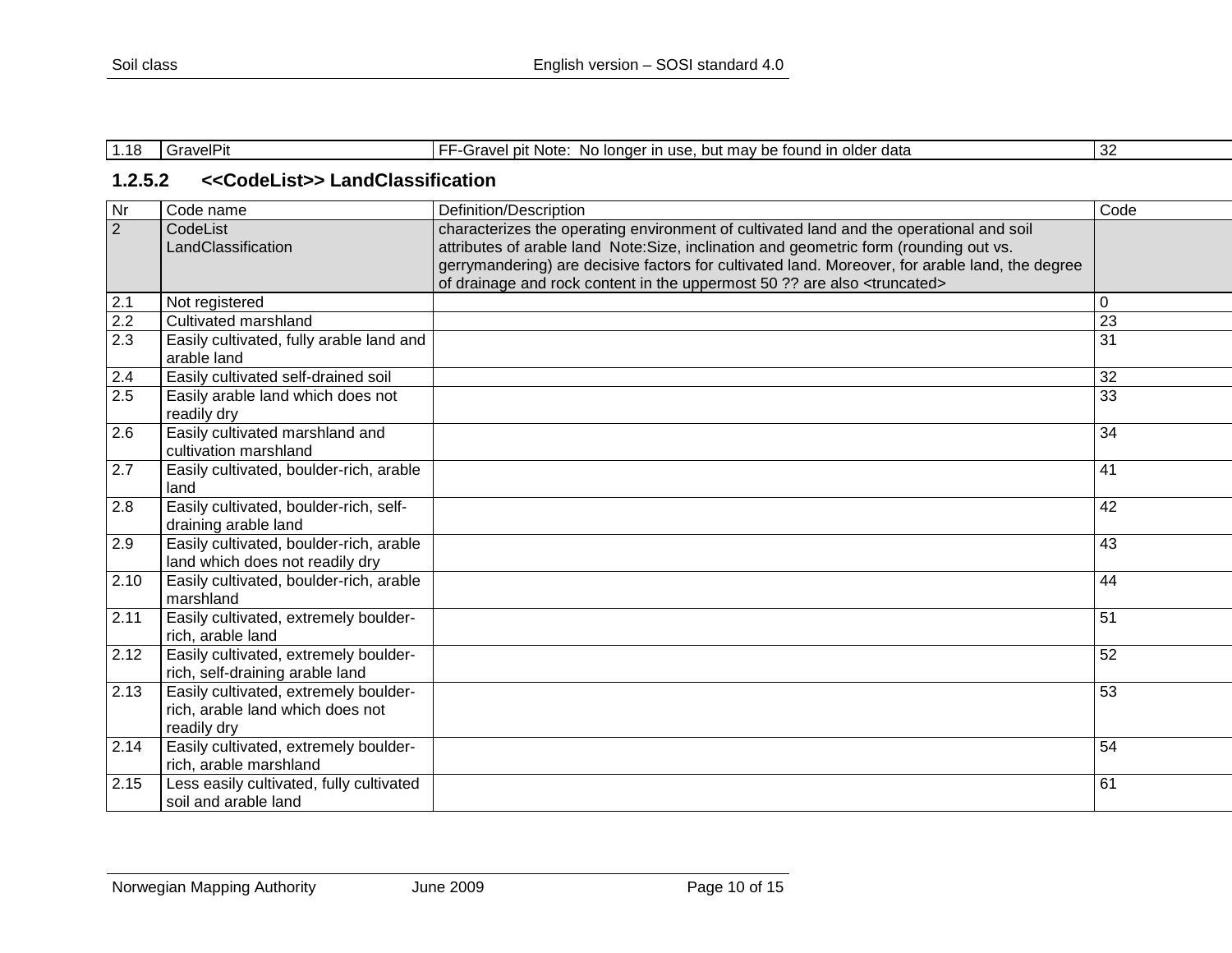| 2.16 | Less easily cultivated, self-draining,      |            | 62 |
|------|---------------------------------------------|------------|----|
|      | arable land                                 |            |    |
| 2.17 | Less easily cultivated, boulder-rich,       |            | 63 |
|      | arable land which does not readily dry      |            |    |
| 2.18 | Less easily cultivated marshland and        |            | 64 |
|      | cultivation marshland                       |            |    |
| 2.19 | Less easily cultivated, boulder-rich,       |            | 71 |
|      | arable land                                 |            |    |
| 2.20 | Easily cultivated, boulder-rich, self-      |            | 72 |
|      | draining, arable land                       |            |    |
| 2.21 | Less easily cultivated, boulder-rich,       |            | 73 |
|      | arable land which does not readily dry      |            |    |
| 2.22 | Easily cultivated, boulder-riched,          |            | 74 |
|      | arable marshland                            |            |    |
| 2.23 | Less easily cultivated, extremely           |            | 81 |
|      | boulder-rich, arable land                   |            |    |
| 2.24 | Easily cultivated, boulder-rich, self-      |            | 82 |
|      | draining, arable land                       |            |    |
| 2.25 | Less easily cultivated, extremely           |            | 83 |
|      | boulder-rich, arable land which does        |            |    |
|      | not readily dry                             |            |    |
| 2.26 | Easily cultivated, extremely boulder-       |            | 84 |
|      | rich, arable marshland                      |            |    |
| 2.27 | Fully cultivated soil which is difficult to | 'restjord' | 91 |
|      | cultivate                                   |            |    |

## **1.2.5.3 <<CodeList>> ImpedimentPercentageForest**

<span id="page-10-0"></span>

| Nr             | Code name                  | Definition/Description                                                                         | Code |
|----------------|----------------------------|------------------------------------------------------------------------------------------------|------|
| $\overline{3}$ | CodeList                   | indicates the part of the soil classification area which is unproductive land Note: impediment |      |
|                | ImpedimentPercentageForest | percentage is only used where the forest has been assessed according to the H40 system         |      |
| 3.1            | Not registered             |                                                                                                |      |
| 3.2            | 10 % impediment            |                                                                                                |      |
| 3.3            | 20 % impediment            |                                                                                                | -20  |
| 3.4            | 30 % impediment            |                                                                                                | 30   |
| 3.5            | 40 % impediment            |                                                                                                | -40  |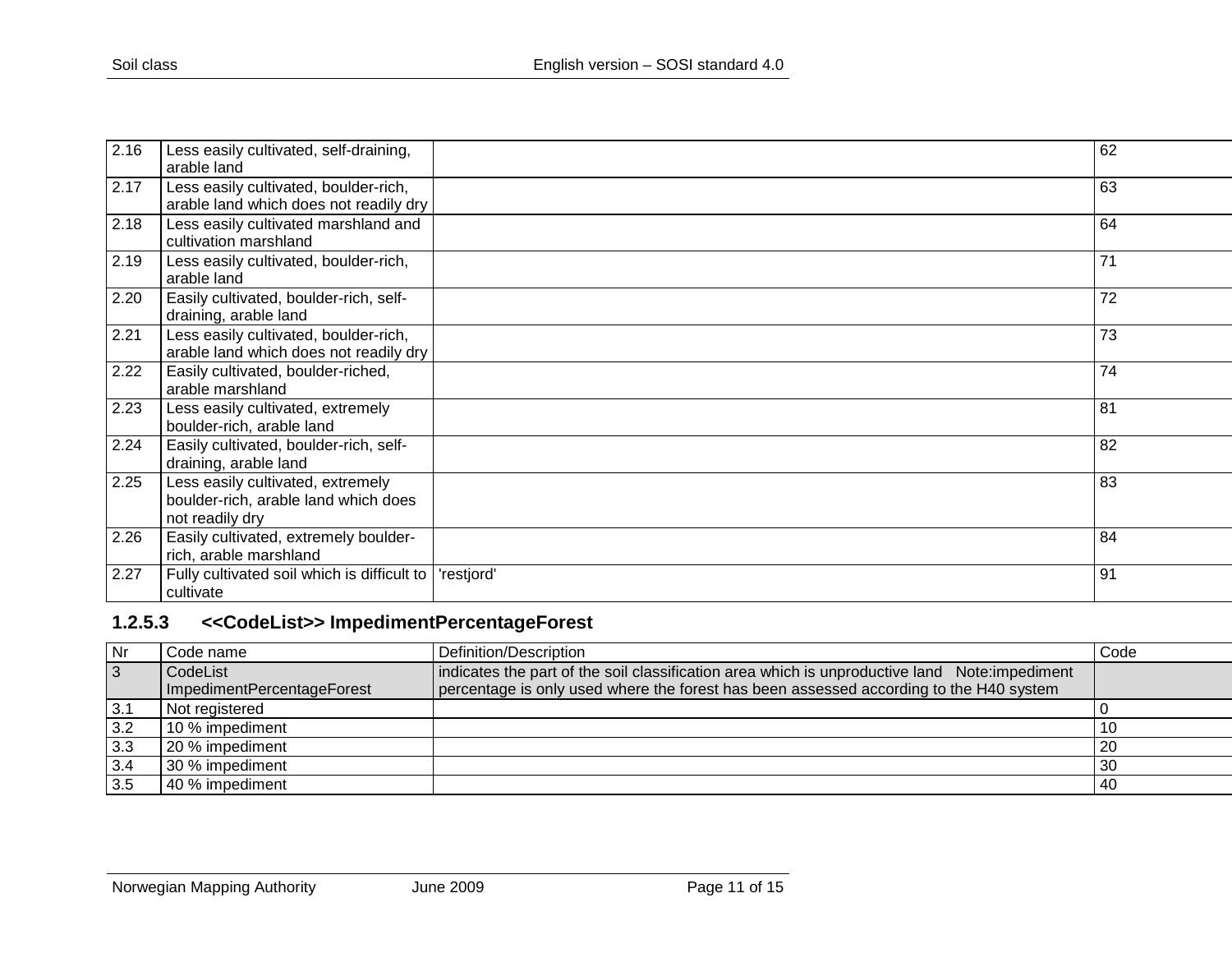| 3.6  | 50%<br>$\cdot$ impediment $\cdot$ | -<br>⊥5∪       |
|------|-----------------------------------|----------------|
| 3.7  | 60 % impediment                   | $-60$          |
| 3.8  | 70 % impediment                   | $\overline{7}$ |
| 3.9  | impediment<br>80%                 | l 80           |
| 3.10 | 190%<br>impediment                | 90             |

#### **1.2.5.4 <<CodeList>> MarshClassification**

<span id="page-11-0"></span>

| $\overline{\mathsf{N}}$ r | Code name                                                    | Definition/Description                                                                                                                                                                               | Code |
|---------------------------|--------------------------------------------------------------|------------------------------------------------------------------------------------------------------------------------------------------------------------------------------------------------------|------|
| $\overline{4}$            | CodeList<br>MarshClassification                              | describes peat depth, transformation degree and vegetation for marsh Note: marsh<br>classification is only relevant where the marsh is evaluated as suitable for cultivation or forest<br>production |      |
| 4.1                       | Not registered                                               |                                                                                                                                                                                                      | 0    |
| 4.2                       | Slightly conv. not sparse shallow<br>marsh                   | Shallow marsh, not sparse vegetation, slightly converted upper layer                                                                                                                                 | 11   |
| 4.3                       | Medium conv. not sparse shallow<br>marsh                     | Shallow marshland, sparse vegetation, medium-converted upper layer                                                                                                                                   | 12   |
| 4.4                       | Strongly conv. sparse not shallow<br>marsh                   | Shallow marsh, not sparse vegetation, strongly converted upper layer                                                                                                                                 | 13   |
| 4.5                       | Slightly conv. sparse shallow marsh                          | Shallow marshland, sparse vegetation, slightly converted upper layer                                                                                                                                 | 21   |
| 4.6                       | Medium conv. sparse shallow marsh                            | Grunn myr, nøysom vegetasjon, middels omdanna øvre lag                                                                                                                                               | 22   |
| 4.7                       | Strongly conv. sparse shallow marsh                          | Shallow marsh, sparse vegetation, strongly converted upper layer                                                                                                                                     | 23   |
| 4.8                       | Slightly conv. upper and lower not<br>sparse deep marsh      | Deep marsh, not sparse vegetation, slightly converted upper layer, strongly converted lower<br>layer                                                                                                 | 31   |
| 4.9                       | Slightly conv. upper med. lower not<br>sparse deep marsh     | Deep marsh, not sparse vegetation, slightly converted upper layer, medium-converted lower<br>layer                                                                                                   | 32   |
| 4.10                      | Slightly conv. upper strongly lower<br>not sparse deep marsh | Djup myr, ikke nøysom vegetasjon, lite omdanna øvre lag, sterkt omdanna nedre lag                                                                                                                    | 33   |
| 4.11                      | Medium conv. upper slightly lower not<br>sparse deep marsh   | Deep marsh, not sparse vegetation, medium-converted upper layer, slightly converted lower<br>layer                                                                                                   | 34   |
| 4.12                      | Medium conv. upper and lower not<br>sparse deep marsh        | Deep marsh, not sparse vegetation, medium-converted upper layer, medium-converted lower<br>layer                                                                                                     | 35   |
| 4.13                      | Medium conv. upper strongly lower<br>sparse deep marsh       | Deep marsh, sparse vegetation, medium-converted upper layer, strongly converted lower<br>layer                                                                                                       | 36   |
| 4.14                      | Strongly conv. upper slightly lower<br>not sparse deep marsh | Djup myr, ikke nøysom vegetasjon, sterkt omdanna øvre lag, lite omdanna nedre lag                                                                                                                    | 37   |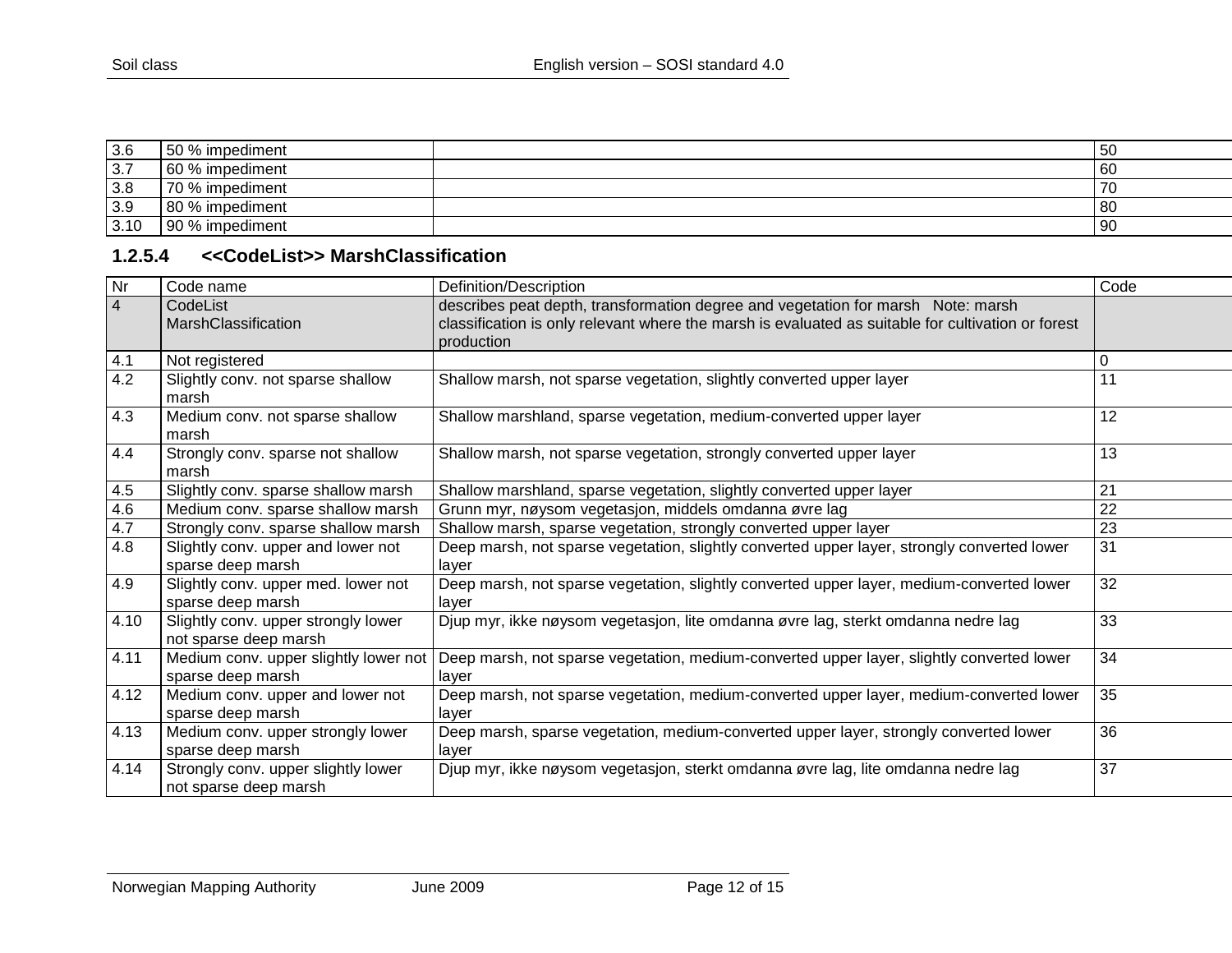| 4.15 | Strongly conv. upper med. lower not<br>sparse deep marsh    | Djup myr, ikke nøysom vegetasjon, sterkt omdanna øvre lag, middels omdanna nedre lag                 | 38 |
|------|-------------------------------------------------------------|------------------------------------------------------------------------------------------------------|----|
| 4.16 | Strongly conv. upper and lower not<br>sparse deep marsh     | Djup myr, ikke nøysom vegetasjon, sterkt omdanna øvre lag, sterkt omdanna nedre lag                  | 39 |
| 4.17 | Slightly conv. upper and lower sparse<br>deep marsh         | Deep marsh, sparse vegetation, slightly converted upper layer, slightly converted lower layer        | 41 |
| 4.18 | Slightly conv. upper medium lower<br>sparse deep marsh      | Deep marsh, sparse vegetation, slightly converted upper layer, medium-converted lower layer          | 42 |
| 4.19 | Slightly conv. upper strongly lower<br>sparse deep marsh    | Deep marsh, not sparse vegetation, slightly converted upper layer, strongly converted lower<br>layer | 43 |
| 4.20 | Medium conv. upper and slightly<br>lower sparse deep marsh  | Deep marsh, sparse vegetation, medium-converted upper layer, slightly converted lower layer          | 44 |
| 4.21 | Medium conv. upper and lower<br>sparse deep marsh           | Deep marsh, sparse vegetation, medium-converted upper layer, medium-converted lower<br>layer         | 45 |
| 4.22 | Medium conv. upper strongly lower<br>not sparse deep marsh  | Deep marsh, not sparse vegetation, medium-converted upper layer, strongly converted lower<br>layer   | 46 |
| 4.23 | Strongly conv upper and slightly<br>lower sparse deep marsh | Deep marsh, not sparse vegetation, strongly converted upper layer, strongly converted lower<br>layer | 47 |
| 4.24 | Strongly conv upper medium lower<br>sparse deep marsh       | Deep marsh, not sparse vegetation, strongly converted upper layer, medium-converted lower<br>layer   | 48 |
| 4.25 | Strongly conv. upper and sparse<br>deep marsh               | Deep marsh, sparse vegetation, strongly converted upper layer, strongly converted lower layer        | 49 |

## **1.2.5.5 <<CodeList>> PotentialForestSoilClass**

<span id="page-12-0"></span>

| Nr  | Code name                                   | Definition/Description                                                                                                                                                                                                                                                                                                          | Code |
|-----|---------------------------------------------|---------------------------------------------------------------------------------------------------------------------------------------------------------------------------------------------------------------------------------------------------------------------------------------------------------------------------------|------|
| 5   | CodeList<br><b>PotentialForestSoilClass</b> | the potential ability of the area to produce timber Note: What is registered is the normally<br>expected quality class, i.e. the production to be expected with the right type of wood, normal<br>density and reasonably good silviculture. Both the H40 system and a categorization based on<br>Land <truncated>??</truncated> |      |
| 5.1 | Not relevant                                | Skogbonitet er berre registrert på skog og skogreisingsmark                                                                                                                                                                                                                                                                     |      |
| 5.2 | Impediment/unproductive forest              |                                                                                                                                                                                                                                                                                                                                 |      |
| 5.3 | Low site quality                            |                                                                                                                                                                                                                                                                                                                                 | 12   |
| 5.4 | Medium site quality                         |                                                                                                                                                                                                                                                                                                                                 | 13   |
| 5.5 | High site quality                           |                                                                                                                                                                                                                                                                                                                                 | 14   |
| 5.6 | Very high site quality                      |                                                                                                                                                                                                                                                                                                                                 | 15   |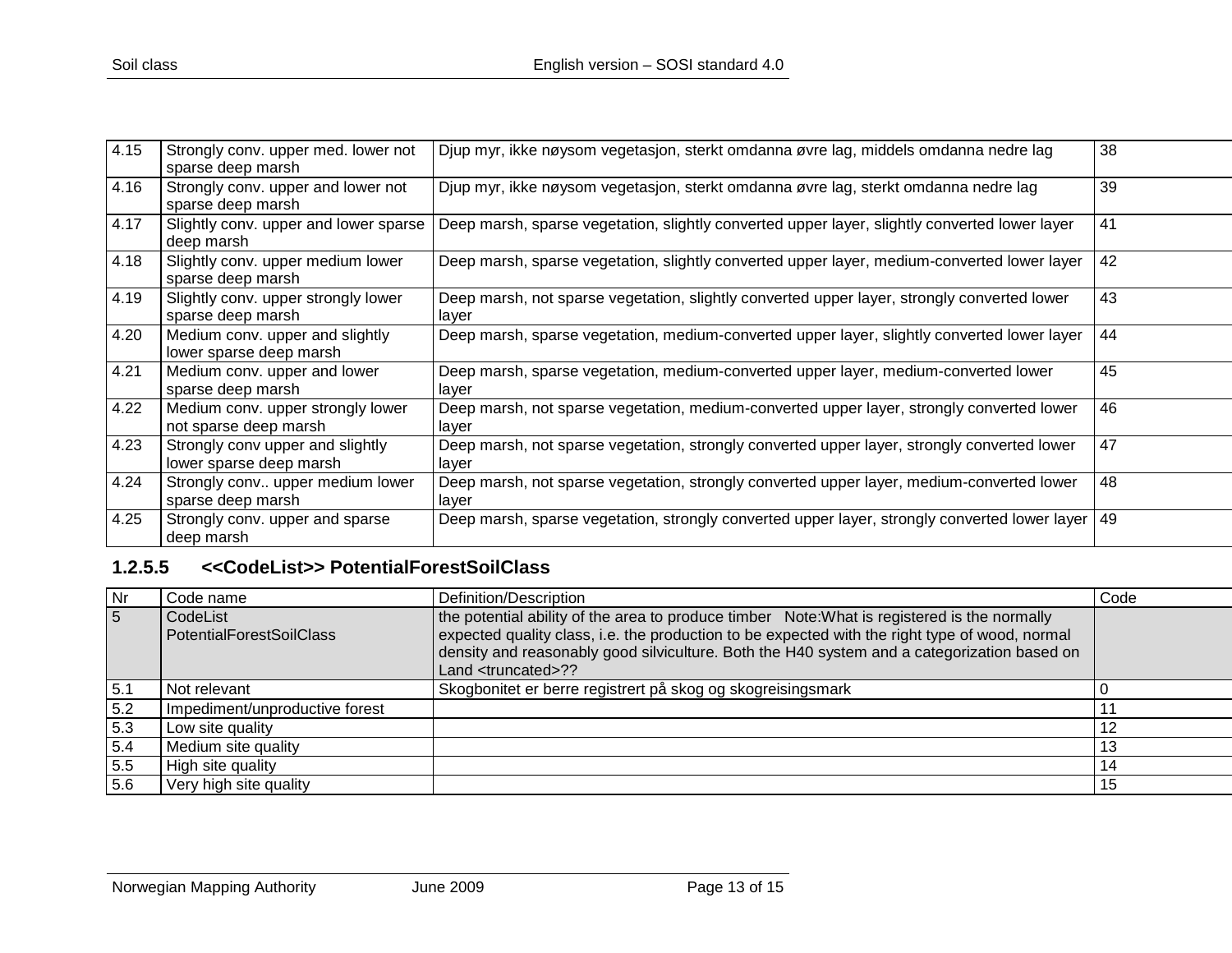| 5.7  | Spruce, site quality 6   | 21              |
|------|--------------------------|-----------------|
| 5.8  | Spruce, site quality 8   | 22              |
| 5.9  | Spruce, site quality 11  | 23              |
| 5.10 | Spruce, site quality 14  | 24              |
| 5.11 | Spruce, site quality 17  | 25              |
| 5.12 | Spruce, site quality 20  | $\overline{26}$ |
| 5.13 | Spruce, site quality 23  | 27              |
| 5.14 | Spruce, site quality 6-8 | 28              |
| 5.15 | Furu, bonitet 6          | 31              |
| 5.16 | Pine, site quality 8     | 32              |
| 5.17 | Pine, site quality 11    | 33              |
| 5.18 | Pine, site quality 14    | 34              |
| 5.19 | Pine, site quality 17    | 35              |
| 5.20 | Pine, site quality 20    | 36              |
| 5.21 | Pine, site quality 23    | 37              |
| 5.22 | Pine, site quality 6-8   | 38              |
| 5.23 | Birch, site quality 6    | 41              |
| 5.24 | Birch, site quality 8    | 42              |
| 5.25 | Birch, site quality 11   | 43              |
| 5.26 | Birch, site quality 14   | 44              |
| 5.27 | Birch, site quality 17   | 45              |
| 5.28 | Birch, site quality 20   | 46              |
| 5.29 | Birch, site quality 23   | 47              |
| 5.30 | Birch, site quality 6-8  | 48              |
| 5.31 | Spruce, site quality 26  | 91              |
| 5.32 | Pine, site quality 26    | 92              |
| 5.33 | Birch, site quality 26   | 93              |
|      |                          |                 |

#### **1.2.5.6 <<CodeList>> AdditionalInformationForest**

<span id="page-13-0"></span>

| l Nr | Code name                   | Definition/Description                                                                         | Code |
|------|-----------------------------|------------------------------------------------------------------------------------------------|------|
| 6    | CodeList                    | describes difficult operating conditions or measures which may result in increased forest      |      |
|      | AdditionalInformationForest | production                                                                                     |      |
| 6.1  | Not registered              |                                                                                                |      |
| 6.2  | Water-logged                | forest covered or bare firm ground area (less than 30 cm thick peat layer), where site quality |      |
|      |                             | may be increased by at least 3.0 m3 per ha per year with ditching                              |      |